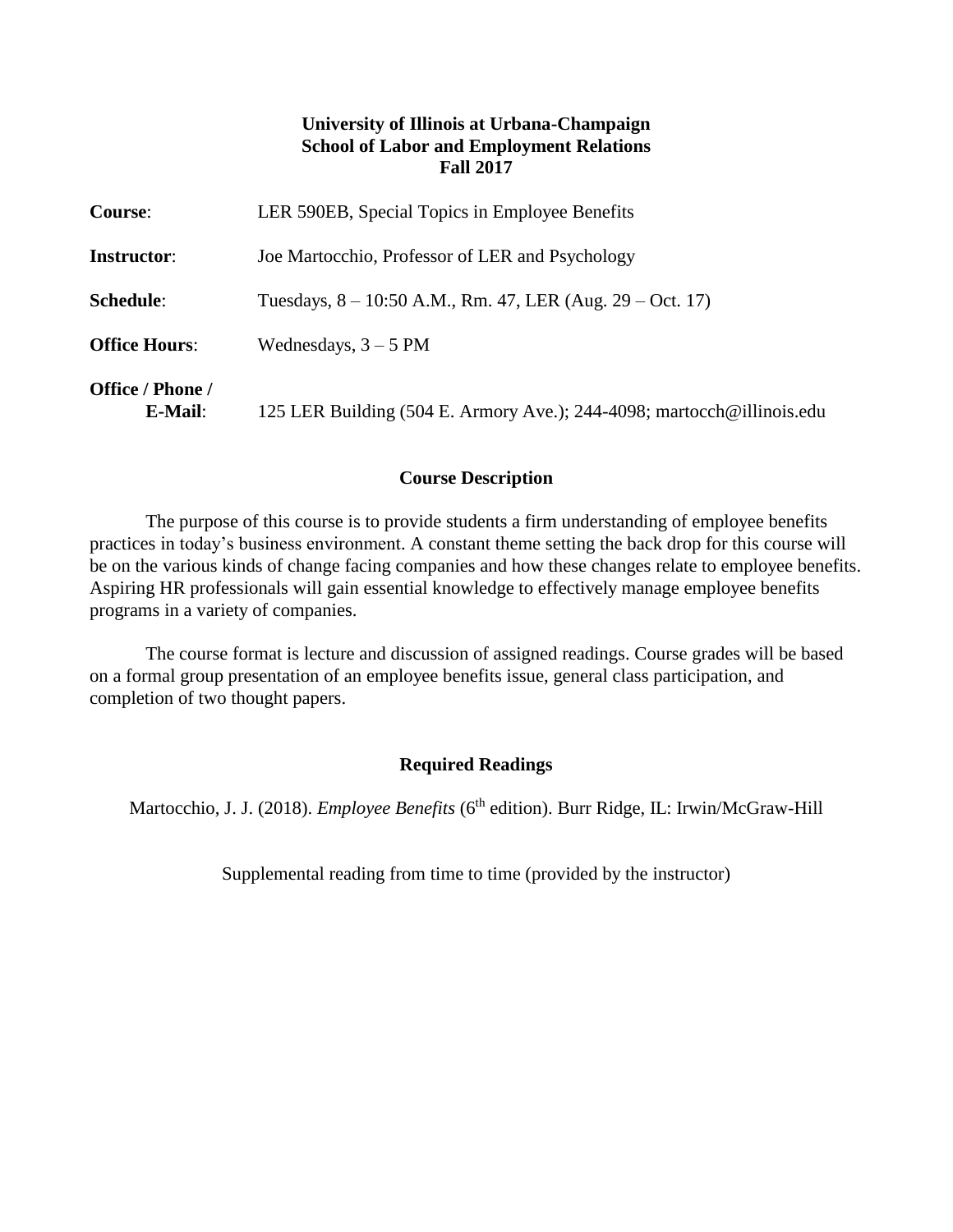#### **Student Evaluation and Grading Scale**

| Thought papers $(2 \text{ at } 175 \text{ points each})$ :      | 35% (350 points) |
|-----------------------------------------------------------------|------------------|
| Class participation $(3 \text{ at } 100 \text{ points each})$ : | 30% (300 points) |
| Team presentation of an employee benefits issue:                | 35% (350 points) |

# **Total: 100% (1,000 points)**

### **Calculation of Course Grades**

| Grade        | <b>Points</b>                      |
|--------------|------------------------------------|
| $\mathbf{A}$ | 95-100% of 1,000 points, and so on |
| $A-$         | 91-94.9%                           |
| $B+$         | 87-90.9%                           |
| B            | 83-86.9%                           |
| $B-$         | 80-82.9%                           |
| $C+$         | 77-79.9%                           |
| $\mathsf{C}$ | 73.76.9%                           |
| $C -$        | 70-72.9%                           |
| $D+$         | 67-69.9%                           |
| D            | 63-66.9%                           |
| $D-$         | 60-62.9%                           |
| F            | ${}< 60\%$                         |

# **Thought Papers**

The purpose of the thought papers (there will be two) is to enable you to think over pressing issues in employee benefits (e.g., should the health care law be repealed?). In your paper, (a) take a position on the issue (e.g., I believe that the health care law should be repealed because the costs to small employers are too high...), and (b) provide rationale for your position, calling on outside sources to help substantiate your position. Base your presentation on 2 or 3 articles from HR practitioner publications (e.g., *HRMagazine*, published by the Society for Human Resource Management or *Benefits Quarterly* published by the International Foundation of Employee Benefits), business periodicals (e.g., *Fortune*), or major newspapers (e.g., *New York Times*, *The Wall Street Journal*). Assume the role of an HR professional who is briefing his/her HR colleagues on a timely employee benefits topic. In the example, you would provide rationale for each point that you raise after the word "because" in (b).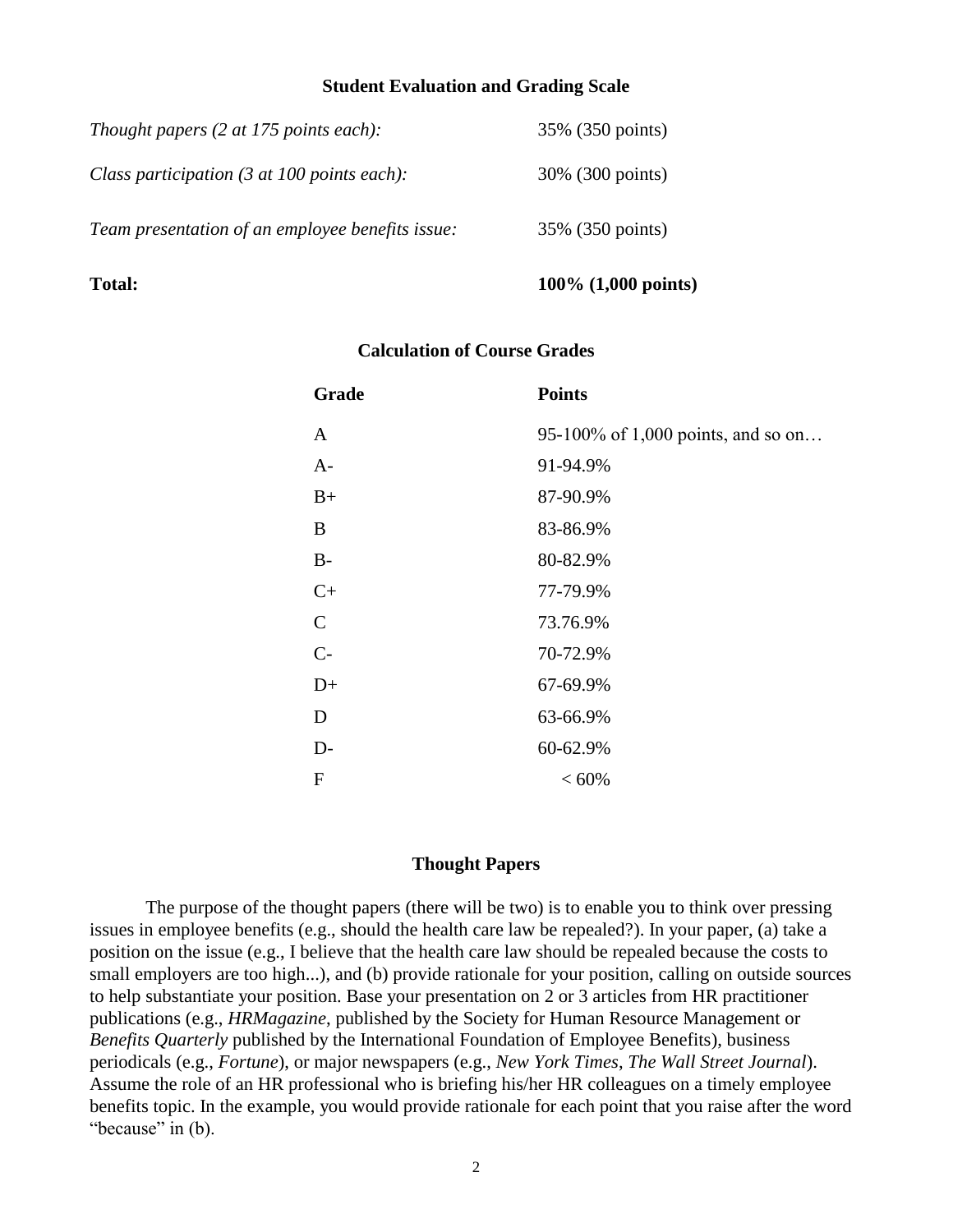Each thought paper should be about 3 pages (more than four pages is unacceptable) based on standard formatting (double spacing, 12 point font, and 1-inch margins all around). Listing of references does not count toward the page limit. I will hand out the issues to you at least two class sessions prior to the due dates of **September 19 and October 10**.

I will grade each paper as follows: Meeting both criteria earn you 175 points (A); meeting only one of the criteria earns you 140 points (B-); and, meeting none of the criteria earns you 0 points.

#### **Class Participation**

I will give at random 4 short quizzes throughout the semester, of which the top 3 scores count toward your grade. Each quiz will have 3 questions from which you will answer one.

**How should you prepare to answer questions?** *First*, read the assigned material. Some questions will be based on key terms, which are the words or terms highlighted in bold within the chapters. For instance, "Define qualified plans." *Second*, be familiar with the learning objectives stated in each chapter. Within the chapters, the all-capital letters headings correspond to learning objectives. Within the objectives, you will see secondary headings (left, mixed case). I might ask: "Define three types of retirement savings plans." The answer would be defined benefit, defined contribution, and hybrid, and you would briefly talk about each one.

#### **Team Presentation of an Employee Benefits Issue**

Your team will make one 30-minute presentation on an employee benefits issue of your choice. Base your presentation on about 3 or 4 articles from the types of publications listed in the Thought Paper section. Assume the role of HR professionals who are briefing their HR colleagues on a timely employee benefits topic. Please use 10 to 12 PowerPoint slides for the presentation. Following the presentation, please lead a class discussion. To lead a discussion, write two questions about the topic in the article you presented. *Please hand in your PowerPoint slides (a printed black-and-white copy).* Your grade will be based on a logical presentation of ideas in your oral and PowerPoint deliveries. I will make random assignments of presentation dates and team assignments. *I will send class members an e-mail on August 30 with team assignments and presentation dates***.**

#### **Academic Integrity**

The University is responsible for maintaining academic integrity to ensure the quality of scholarship. It is your responsibility as a student to refrain from academic dishonesty, including plagiarism, i.e., representing the words or ideas of another as your own. Read the [UIUC Student Code: Part 4. Academic Integrity](http://admin.illinois.edu/policy/code/article1_part4_1-401.html) (1-401 to 1-406).

# **Cell Phone and Lap Top Use**

Please do not use your cell phones (to make or receive calls or to text) during class. If you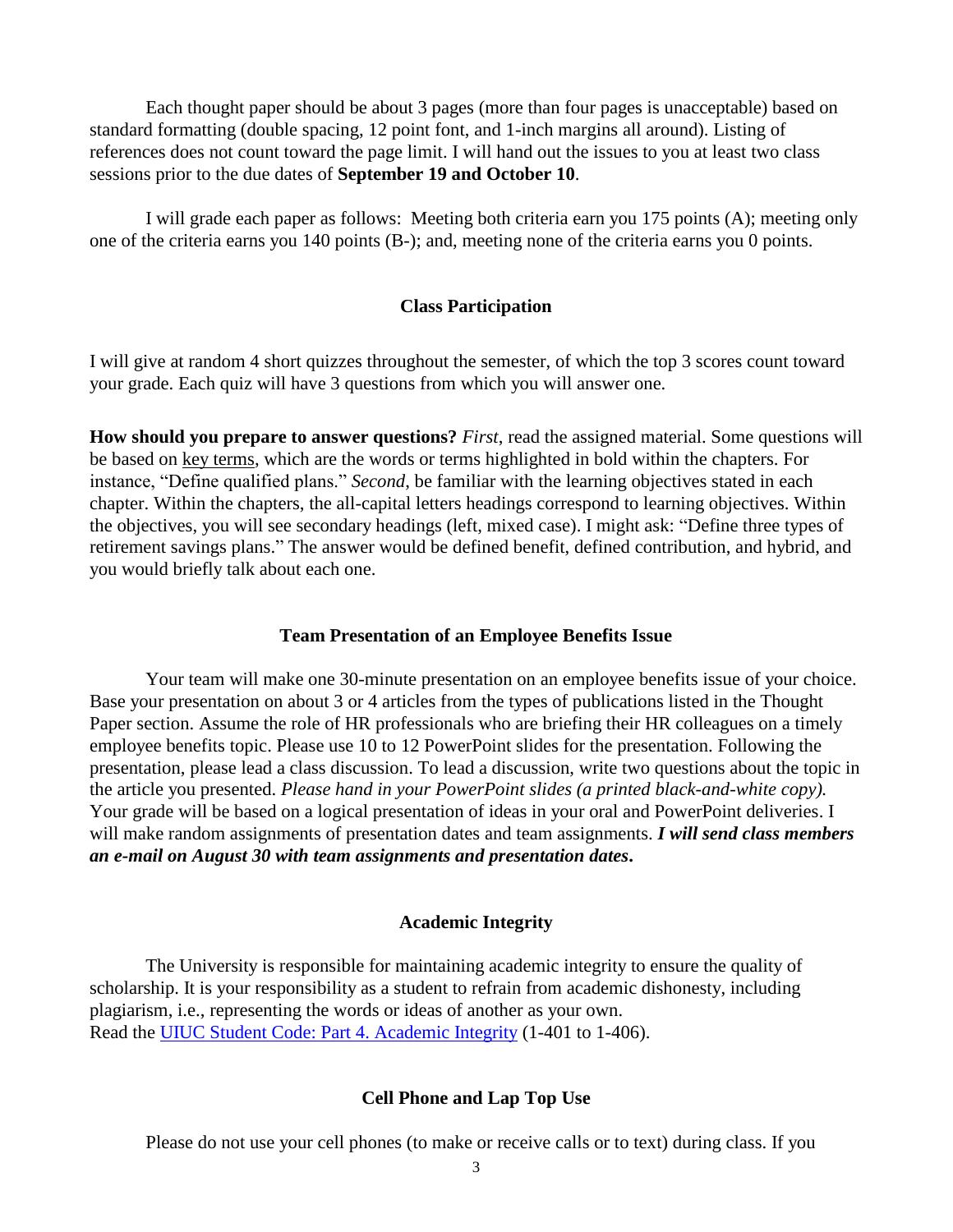receive a phone call, please step outside the classroom to take it. Urgent calls come in from time to time and you should take them. Please do not use laptops during class *unless* you are taking class session notes. In this case, please sit in the front rows.

Why implement what may be considered a restrictive policy? Ultimately, it is for your educational benefit. When asking questions during class sessions, many students were distracted and often could not answer straightforward questions. Also, more students reported to me that clicking of keys is distracting. This policy will be to everyone's benefit by keeping you focused squarely on class activities. *Keep in mind that we'll be spending less than 24 hours together spread out over 8 weeks. Let's all take good advantage of our limited time together.*

You will have a 15-minute break approximately midway through each class session. By all means, feel free to use laptops and phones during break times.

# **I reserve the right to reduce your course grade by 5 points for each instance of usage not permitted by this policy.**

# **Late Work**

There will be a 20 percent grade reduction on any late assignments.